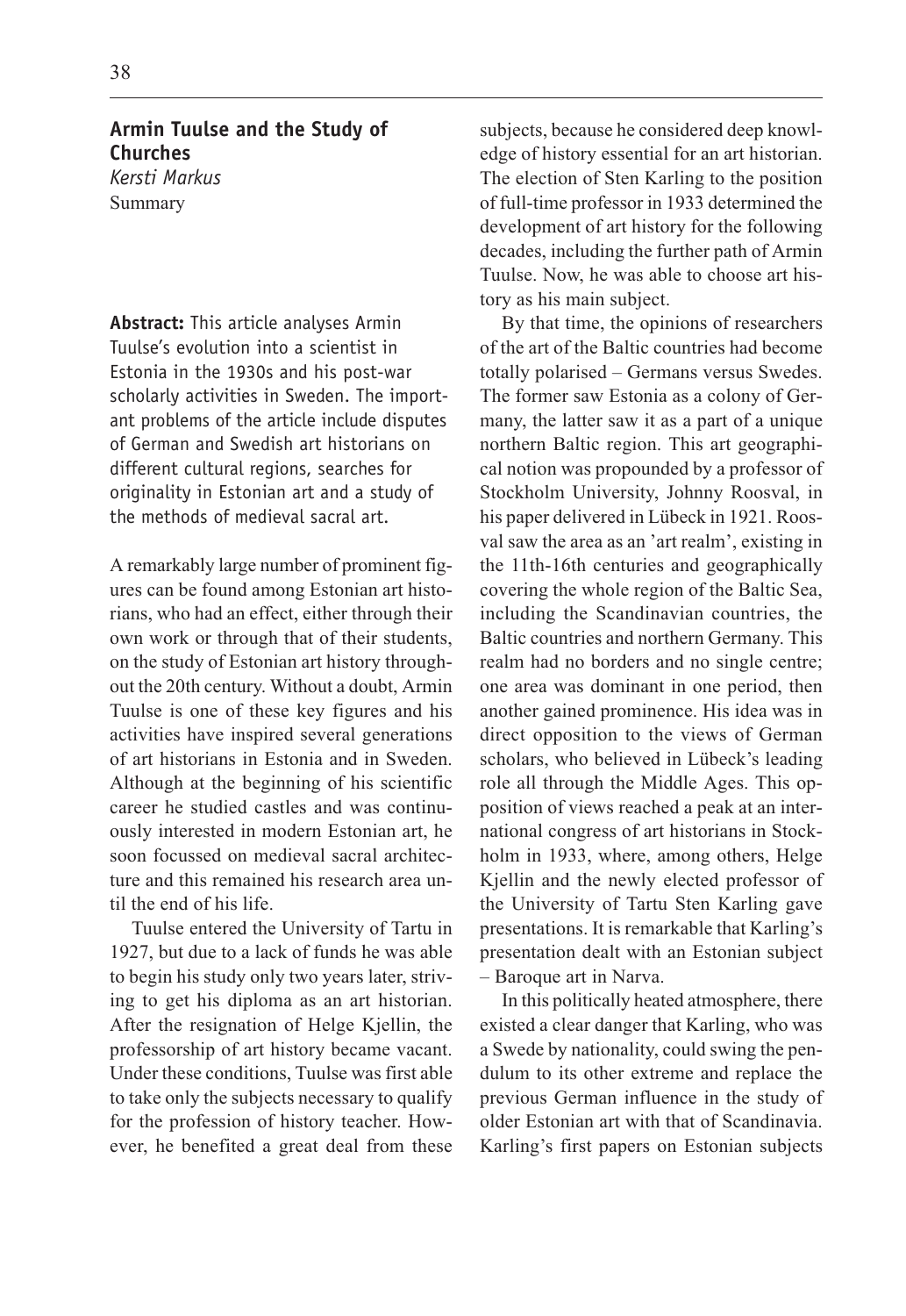were centred on Sweden but, in his book on Narva (Narva. Eine baugeschichtliche Untersuchung, 1936), he made visible, to the chagrin of Baltic-Germans, the role of Estonians, who integrated foreign models into a unity (an architectural language developed in the Middle Ages, with local building masters and materials).

This was the context of the time when Tuulse started to write his first art historical study, Estonian Castles. Chronology and Types of Plans. Tuulse led the archaeological excavations of the eastern façade of the Pirita Convent church in the summers of 1934 and 1935. While Tuulse was enhancing his education in Sweden in the summer of 1935, and at the celebrations of the 500th anniversary of the Pirita Convent in August 1936, he met outstanding Swedish scholars. In his first written works, however, we do not see any marked Scandinavian influence. Rather, he retained the balanced and analytical style characteristic of Karling. His time spent on a scholarship in Germany probably also helped to maintain this balance. In the summer semester of 1937, Tuulse attended lectures and seminars given by Professor Wilhelm Worringer at Königsberg University and, supervised by Dr. Karl Heinz Clasen, Tuulse became familiar with the German Order castles of Prussia. Clasen was one of the speakers for the Lübeck-centred development. As Tuulse's doctoral thesis dealt with castles, he was not much involved with Roosval's art realm, because the discussions were focussed on sacral art. Clasen was one of the best scholars of the art of the German Order and he helped his young colleague to discover the essence of the Order's defensive buildings.

In 1940, Tuulse published his only article on sacral architecture written in Estonia, Die Kirche zu Karja und die Wehrkirchen Saaremaas'. Twelve years earlier, Helge Kjellin had published a monograph on the Karja Church; now, Tuulse examined all the medieval churches of Saaremaa. His approach comparative analysis of architectural and sculptural forms - mostly remained the same. This approach was quite widespread in the art history of the time; in Scandinavia, its most inspired representative was Johnny Roosval. Roosval's direct influence can be seen in the emphasis on the importance of single masters, often evident in Kjellin's monograph, as well as in Tuulse's article. This article on the churches of Saaremaa plainly shows Tuulse as a scholar of castles as well; otherwise he would not have paid attention to the castle-like defensive functions of these churches. The archaeology of buildings was Tuulse's strong suit, unlike his teacher. He also paid more attention to political history than Karling did. This aspect clearly demonstrates the ethnic origins of the teacher and the student although Karling was as well informed about social conditions as Tuulse, he still was more of a bystander in Estonia compared to him.

In 1939 and 1940, Tuulse was mainly engaged in putting the final touches on his dissertation (Die Burgen in Estland und Lett*land*); however, the defence of his dissertation was postponed for two years due to the changed political conditions. In the spring of 1940, he started to work at the university as an assistant teacher and his first course of lectures, 'Medieval profane architecture', was based on his previous research on castles. His other lectures were on paintings of the 20th century (including Estonian art) and general art history. As Karling had left Estonia in 1941, Tuulse became a professor of art history in December 1942, but instead of giving lectures he had to deal with the evacuation of artistic monuments.

To sum up Tuulse's Estonian period, we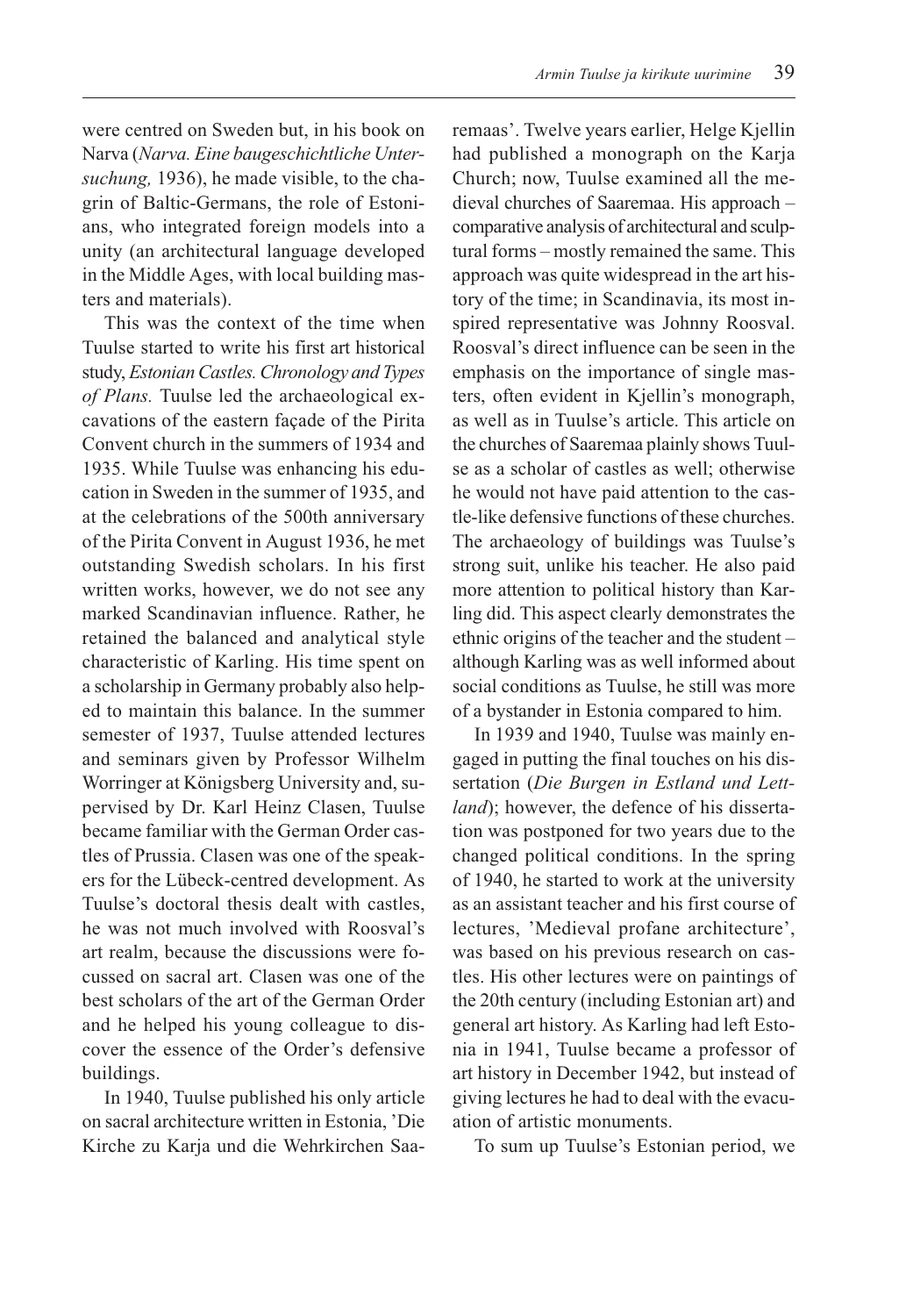can say that in Estonia he mostly studied castles, but in Sweden this was a minor activity.

Tuulse's departure from Estonia in August 1944 was possible due to the active help of a key figure in Swedish heritage protection, the state antiquarian Sigurd Curman. Exile did not curb Tuulse's scientific productivity, and Estonian art still remained his subject matter.

The second half of the 1940s seems to have been a period of experiments for Tuulse, when he tried out different approaches to medieval art. In addition to formal analysis and a search for function, he started to pay more and more attention to the iconography of Christian art.

In 1948, Tuulse got a position in an institution called Swedish Churches (Sveriges Kyrkor), which worked on the inventory of churches. This was an independent institution and was included in Riksantikvarieämbetet only in 1976. Support from a humanitarian foundation made it possible for the editorial office of this institution to enlarge its staff and raise the number of its publications. Tuulse published his first book in the series Sveriges kyrkor in 1952 and, by the end of his life, he had published about fifty.

Of his works published in 1950, we should mention the monograph on the Hossmo church (Hossmo: en försvarskyrka med östtorn, 1955). In relation to the renovation of the church, Tuulse's task was to carry out an archaeological study of the building, the results of which revealed that the original church, with an eastern tower, had been rebuilt to give a defensive function to the church. As both types of churches were unique in Sweden, the task of placing the Hossmo church into a wider context, searching for reasons why it had been necessary to build such a church in the Kalmar region and discovering who had ordered such a construction was an inviting

challenge. It is interesting to observe how Tuulse solved the task and which questions he asked. In the context of post-war medieval studies, Tuulse's approach was astonishingly diverse: in addition to stylistic analysis, he considered the symbolic and liturgical meanings of the church with an eastern tower and, studying the land ownership records of the area, he attempted to determine the building master. Looking for the reasons why the church had been rebuilt to be a defensive church, he included an overview of the political situation of the whole Baltic region in the late 12th and early 13th centuries, paying special attention to the churches on the islands of Öland and Gotland. His interest in the functions of different constructions, starting with his study of the churches of the island of Saaremaa, remained strong throughout his life, linking together his two research areas - castles and sacral art.

In 1962, Tuulse took over Roosval's place in the management of Swedish Churches. A year earlier, he had become a professor of comparative art history and the art history of the Nordic countries at the University of Stockholm, where he had worked as a lecturer since 1952. The 1960s can be considered the peak of Tuulse's research work. A solid foundation for this, which allowed him to draw conclusions, had been laid during his work on the inventory of churches.

One of his best works of the period is his study of the Strängnäs Dome (Der Kernbau des Doms zu Strängnäs und sein Umkreis, 1964). Similarly to his work on the Hossmo church, he again started with a meticulous analysis based on the archaeology of the building and then placed the construction into a wider context. Here we can see Tuulse's real depth and scope. He elegantly demonstrated the genesis of a rectangular hall-church without a choir, being the first to relate it to the